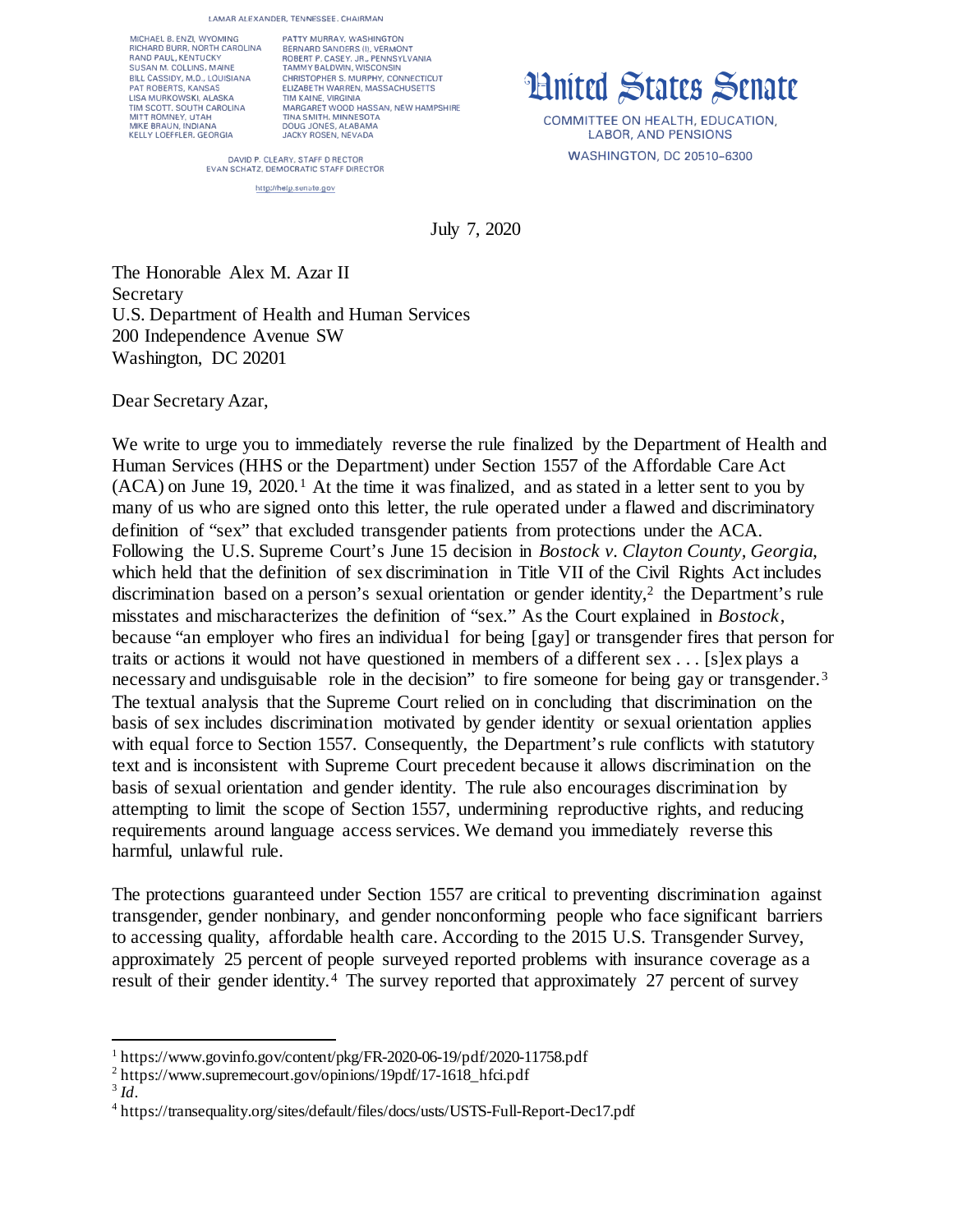respondents were denied health care due to being transgender.[5](#page-1-0)Around one-third of those who saw a health care provider in 2015 reported having at least one negative experience related to being transgender, such as being refused treatment, verbally harassed, or physically or sexually assaulted, or having to teach the provider how to provide transgender patients with appropriate care.[6](#page-1-1) Twenty-three percent of respondents did not see a doctor when they needed to because of fear of being mistreated as a transgender person.[7](#page-1-2) Transgender people continue to face significant challenges and discrimination on the basis of their gender identity in accessing and receiving health care.

In *Bostock*, the Supreme Court stated unequivocally that discrimination based on sexual orientation or gender identity necessarily entails discrimination based on sex.[8](#page-1-3) The first cannot happen without the second.<sup>[9](#page-1-4)</sup> The final rule misinterprets the definition of "sex" to use only "explicitly binary terms such as 'male and female.'" [10](#page-1-5) Not only does eliminating health care protections for transgender patients run contrary to the ACA's broad goal of expanding health care to all people, it also conflicts with Supreme Court precedent. The federal government must follow the letter of the law and the Court's interpretation of that law. There is no justification for eliminating protections for transgender patients under Section 1557. Given the barriers transgender patients face to accessing high-quality, affordable health care, it is shameful the Department would work to make it even more difficult for transgender patients to get the care they need, particularly during a global pandemic and public health emergency.

We urge you reverse the final Section 1557 rule and instead work to affirmatively protect the rights of all individuals, including LGBTQIA+ people, who seek access to health care.

Sincerely,

*/s/ Patty Murray*

\_\_\_\_\_\_\_\_\_\_\_\_\_\_\_\_\_\_\_\_

PATTY MURRAY Ranking Member U.S. Senate Committee on Health, Education, Labor, and Pensions

*/s/ Tammy Baldwin*

TAMMY BALDWIN U.S. Senator

\_\_\_\_\_\_\_\_\_\_\_\_\_\_\_\_\_\_\_\_

\_\_\_\_\_\_\_\_\_\_\_\_\_\_\_\_\_\_\_\_

*/s/ Bernard Sanders*

\_\_\_\_\_\_\_\_\_\_\_\_\_\_\_\_\_\_\_\_ BERNARD SANDERS U.S. Senator

*/s/ Tina Smith*

TINA SMITH U.S. Senator

 $\overline{a}$ 

<span id="page-1-1"></span>

<span id="page-1-2"></span>

<span id="page-1-5"></span><span id="page-1-4"></span><span id="page-1-3"></span>

<span id="page-1-0"></span><sup>&</sup>lt;sup>5</sup> *Id*.<br><sup>6</sup> *Id*.<br><sup>7</sup> *Id*.<br>8 https://www.supremecourt.gov/opinions/19pdf/17-1618\_hfci.pdf<br>9 *Id*.<br><sup>10</sup> https://www.federalregister.gov/documents/2019/06/14/2019-11512/nondiscrimination-in-health-and-healtheducation-programs-or-activities